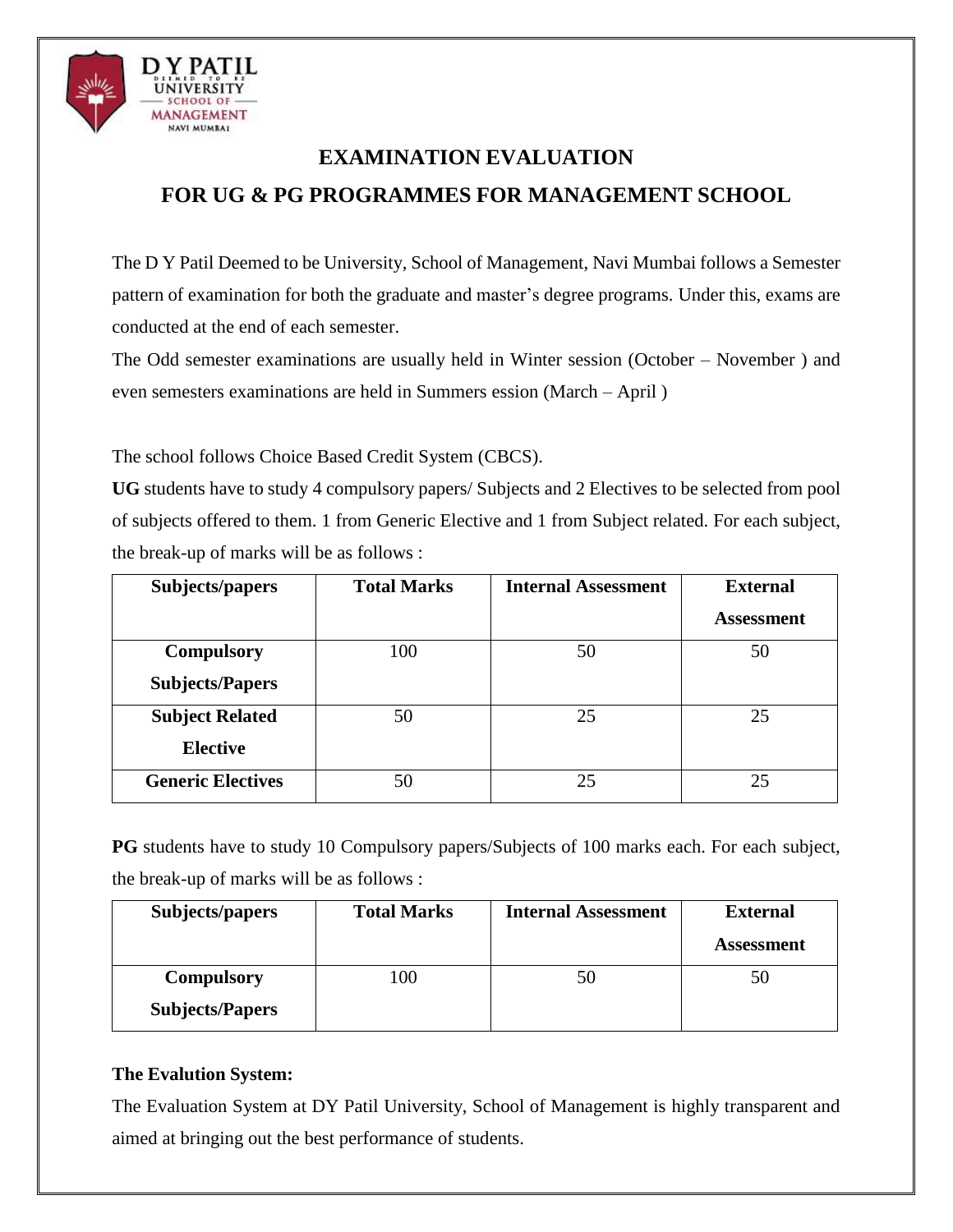

The weight age of Term End Semester Examination ( External Assessment) and Internal Assessment Evaluation is 50% and 50% respectively

| Subjects/papers          | <b>Overall Passing</b> | <b>Internal Assessment</b> | <b>External Assessment</b> |
|--------------------------|------------------------|----------------------------|----------------------------|
|                          | <b>Criteria</b>        | <b>Passing Criteria</b>    | <b>Passing Criteria</b>    |
| <b>Compulsory</b>        | 40                     | 20                         | 20                         |
| <b>Subjects/Papers</b>   |                        |                            |                            |
| <b>Subject Related</b>   | 20                     | 10                         | 10                         |
| <b>Elective</b>          |                        |                            |                            |
| <b>Generic Electives</b> | 20                     | 10                         | 10                         |

# **Passing Criteria for Term End Semesters for UG students:**

- $\checkmark$  Internal Assessment Criteria Minimum 40% marks are required to pass in Internal Assessment
- $\checkmark$  External Assessment/Term End Term Examination Minimum 40% marks are required to pass.
- $\checkmark$  Students have to secure a minimum 40% to pass a particular subject/Paper.

## **Passing Criteria for Term End Semesters for PG students:**

| Subjects/papers        | <b>Overall Passing</b> | <b>Internal Assessment</b> | <b>External Assessment</b> |
|------------------------|------------------------|----------------------------|----------------------------|
|                        | <b>Criteria</b>        | <b>Passing Criteria</b>    | <b>Passing Criteria</b>    |
| <b>Compulsory</b>      | 50                     | 25                         | 25                         |
| <b>Subjects/Papers</b> |                        |                            |                            |

- $\checkmark$  Internal Assessment Criteria Minimum 50% marks are required to pass in Internal Assessment
- $\checkmark$  External Assessment/Term End Term Examination Minimum 50% marks are required to pass.
- $\checkmark$  Students have to secure a minimum 50% to pass a particular subject/Paper.